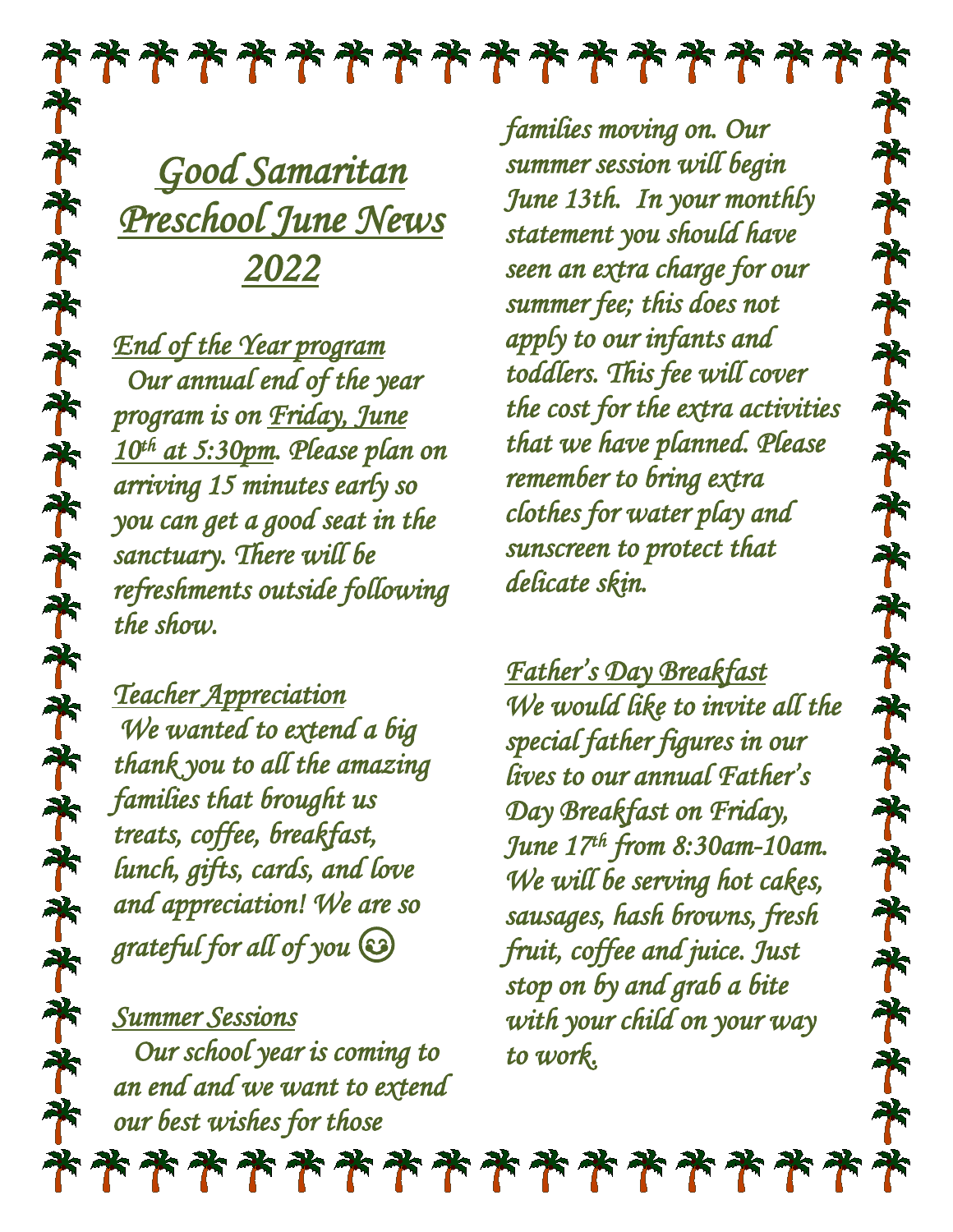*30 Day Notice If you plan on leaving the school or want a change in* 

*your schedule, you must give a 30 day notice. This is school policy and is in the school handbook.* 

*Mask Mandate for staff will continue for the time being. They will be able to remove their mask outdoors and when social distancing.* 

*Mask are still HIGHLY RECOMMENDED .* 

*Summer fun starts soon. Summer fun is right around the corner! Please take a look at your summer calendar to see what fun events are in store for your children. Also remember if you haven't filled out a sun screen form please do so. All children should supply their own sun screen from home and make* 

*sure it's labeled with their name. A change of clothes should be in everyone's cubby, as we will be playing with lots of water during the summer. Here is a list of some of June's summer events.* 

个

齐

齐

齐

齐

齐

齐

承

齐

齐

个

齐

齐

齐

齐

75

齐

齐

齐

齐

帝

- *Bounce house*
- *Water play*
- *Bike Day*
- *Disney Day*
- *Puppet Show*

*So many wonderful fun summer activities to look forward to! I have attached the summer calendar once again in case you couldn't find the one, we sent in May. If you have any questions about summer, please let us know.* 

## *Healthy Lunches*

 *Please remember that it is important to introduce our children to healthy lunches. We would love to see every child with fruits and veggies,* 

\*\*\*\*\*\*\*\*\*\*\*\*\*\*\*\*\*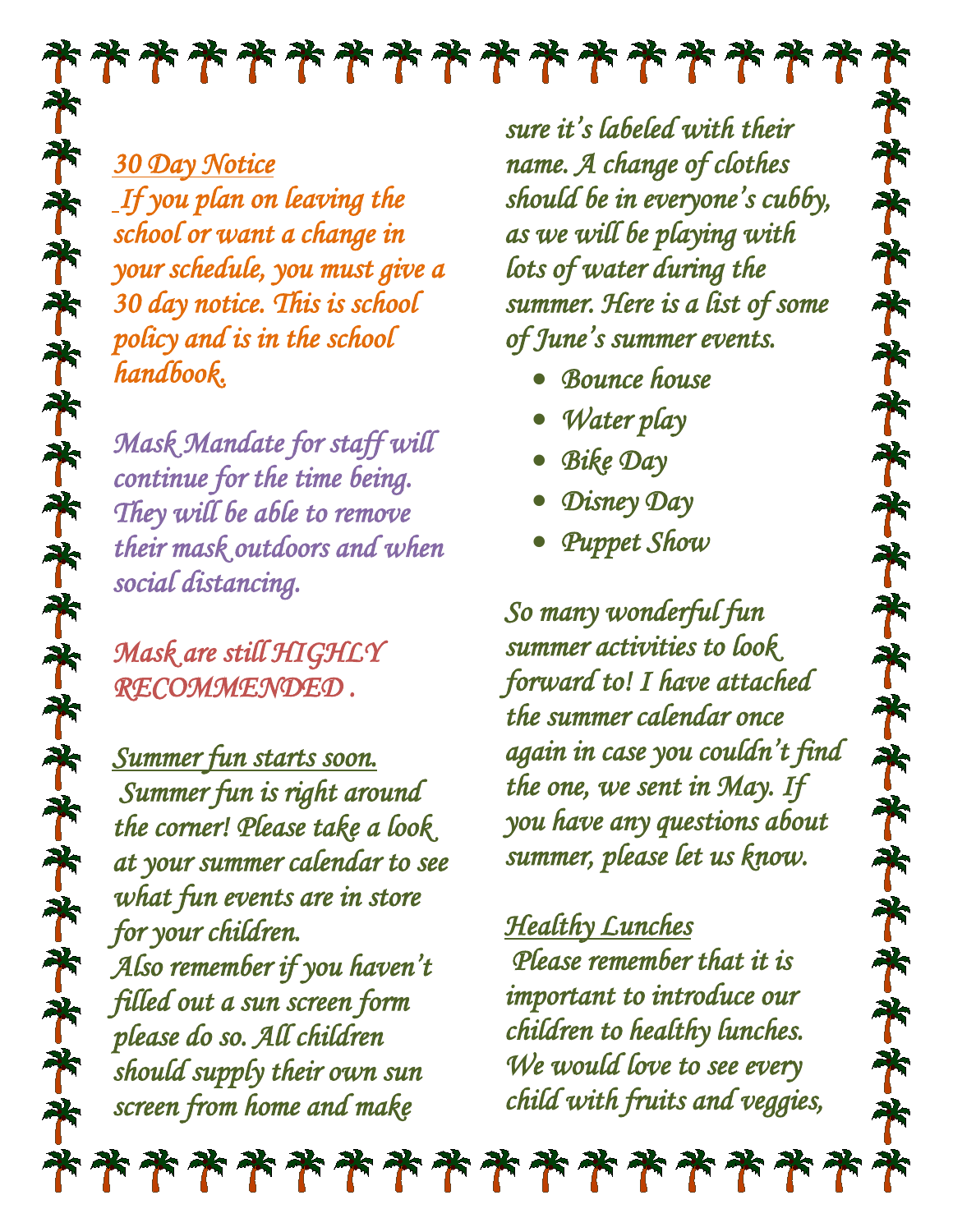*yogurts and cheeses, and a nice healthy main dish, and maybe a very small treat. Introducing our children to healthy meals at a young age promotes good eating habits and healthy teeth. Thank you on behalf of your children.* 

*Flower News We want to welcome Nina, Dana, and David to the Flower Room.* 

 *Our school summer session will start on Monday, June 13th. We have scheduled many fun activities for the children to participate in. Some of the days we will be doing water play. Please remember to bring a bathing suit, towel, and water shoes if you have them. Bike Day is also coming up, please bring your child's bike and helmets. We also want to take this time to invite you to our End of the Year program. The children have been practicing and can't wait to sing their songs for you.* 

*We look forward to a wonderful and warm summer. \_Ms. Maria and Ms. Grace* 

## *Rainbow News*

*Hi everyone, happy June!! Thank you so much to all the wonderful parents for showering us with yummy food and gifts! We truly appreciate it. This month we will prepare for our graduation performance and celebrate Father's Day as well as enjoying summer! All the children will be involved with lots of fun activities this month, like water play, bounce house, a bird show, and so much more! We welcome all of our dads to join us for the Father's Day breakfast on June 17th. Last month was very nice with our Mother's Day luncheon and learning about birds, the sun, flowers and butterflies!! Let's have another fun month together and keep growing. -Happy early birthday to Bendeguz.* 

*Welcome to Rainbows, Eloise. \_Ms. Perla and Ms. Esme*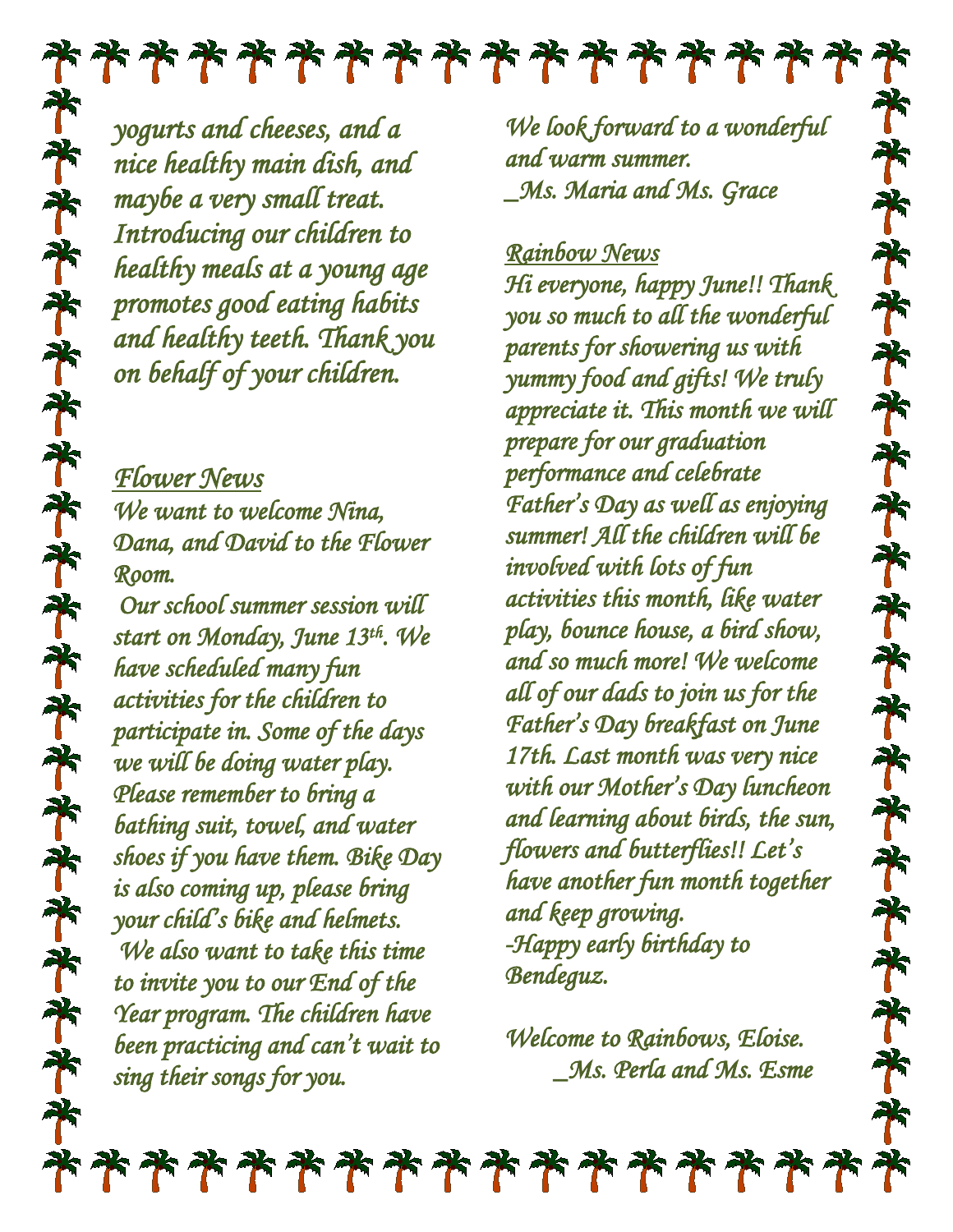

*Dino News* 

*Oh no! Is it June already? This school year has gone by so fast. Last month we talked about the plant cycle, how things grow, and SPACE! We even designed our own planets. Looking forward to June when we will be reviewing our letters, numbers, and practicing songs for the graduation ceremony for our Froggie and Butterfly friends.* 

*On June 13th I will be leaving the Dinosaur classroom for the summer, but not to worry I'll be right across the hall with the school age kids. Ms. Esmé will be taking care of the Dinos until August. She has only been with us a few months but she is an amazing, loving teacher and I know the Dinos will have a great time with her over the summer. Thank you, Dino parents, for all your love and support over this school year. I am so proud of all my little Dinosaurs; they have grown and learned so much since August 2021. I can't wait to see what they do next. Love, Miss Sarah* 

*Butterfly News* 

 *Thank you so much for the yummy meals and gifts for Teacher Appreciation week! We are entering the first month of summer and it's also our last newsletter for this academic school year. This month we will say goodbye to friends for the summer and we will be wishing some friends farewell as they graduate and move on to new adventures. We will take all our memories with us, and remember the times we spent together growing and learning in the Butterfly Room.* 

齐

齐

齐

齐

齐

齐

齐

齐

齐

承

齐

齐

齐

齐

齐

齐

齐

齐

齐

齐

*The school year has been a wonderful experience for us. I really enjoyed spending time with the Butterflies. I appreciate all the support throughout the year, and have enjoyed every moment working with all the children and watching them all grow and develop.* 

*To celebrate all our accomplishments, we are excited to invite you to our 2022 preschool graduation music* 

\*\*\*\*\*\*\*\*\*\*\*\*\*\*\*\*\*